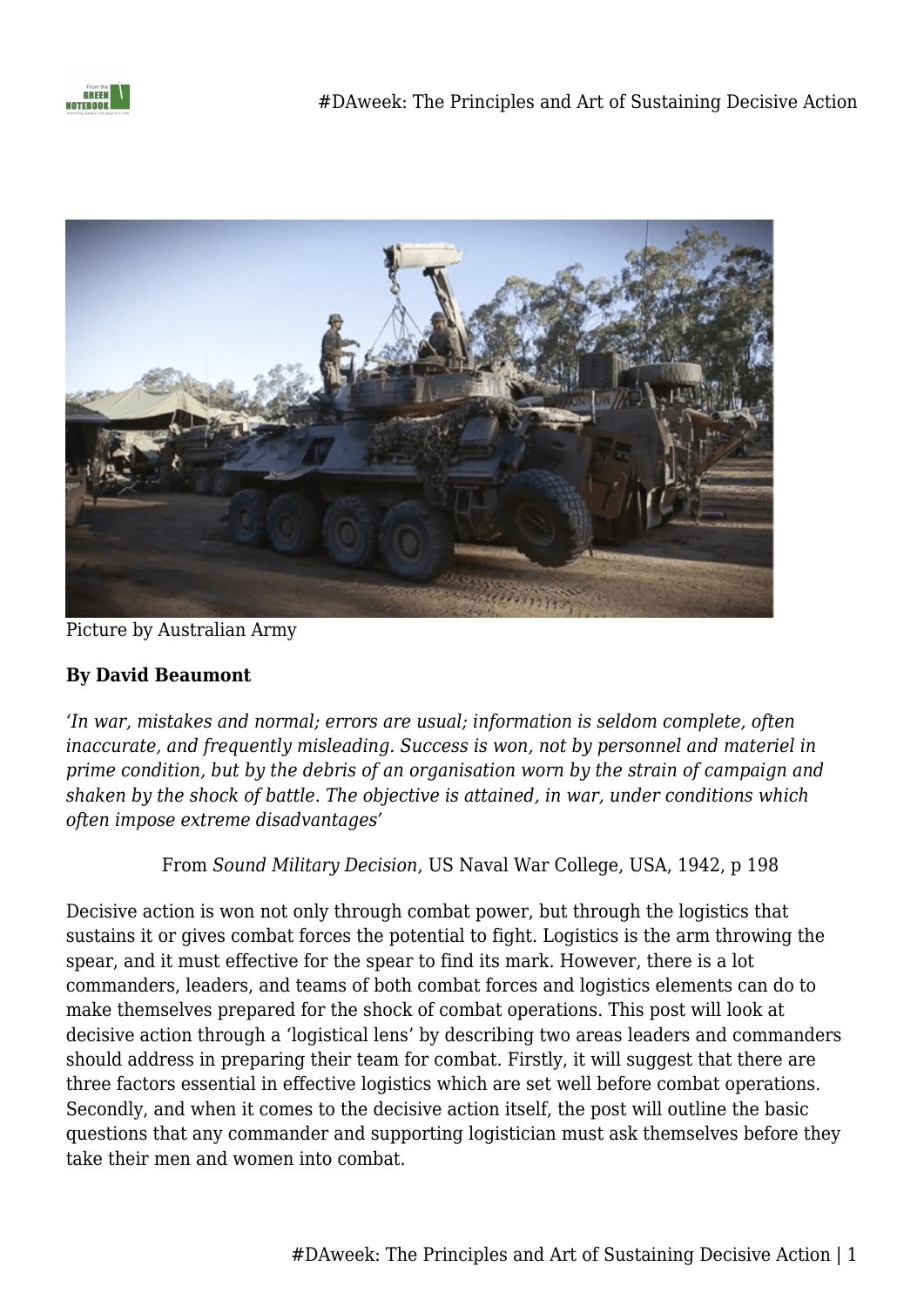

Effective operational logistics is a consequence of many activities units undertake through routine preparedness procedures. 'Shakeout's of unit equipment; drills, rehearsals and exercises; and reviews of tactical procedures are all great ways of ensuring that the combat forces, and the logistic elements that support them, are ready for combat operations. However, you have to 'train as you fight'. This is because at the root of effective logistics is consistency – habits that begin in the barracks, and expectations that are set between commanders, the combat forces they lead, and those logisticians whose purpose is to ensure the 'warfighter' can complete the mission. These habits and expectations translate onto the battlefield, and are essential in those environments when each group must depend upon one another to survive.

For effective sustainment to be available to support decisive action, 'logistics' must be characterised by three key factors:

- Trust between commanders, combat forces and logisticians must be explicit. A lack of trust in logistics forces or in the supply chain reflects in wasteful activities, the hoarding of the limited resources that are available and in risk aversion. Of course, the trust must be earned and this requires effective discourse, effort and training before combat. *This is a topic that deserves a post in its own right!*
- Aligned to the principle of 'trust', commanders and combat forces must be disciplined in their use of supplies. Waste means resources that may be required to support other missions may not be available. Furthermore, there is no guarantee of resupply – ever – despite the best efforts of logistics forces. Efficient use of resources and logistics capabilities is essential for teams and units to survive in austere operational environments.
- *Risk acceptance.* Commanders and leaders must understand logistic constraints and restrictions that may affect them given the scenario they find themselves in. Doing so enables them to make sound decisions about the limited resources they have been allocated; who to prioritise logistic support to, and how much support to allocate. Logistic risk cannot ever be entirely eliminated, though it can certainly be planned for.

These factors are decided upon in preparations, and are key to navigating the multitude of logistic problems that history suggests will be encountered all forms of battle. Indeed, you might read the venerated German strategist, Clausewitz, whose description of friction in war recites a whole variety of logistical challenges (On War, Book 1, Ch 7). Even if these problems were logistical problems, overcoming extreme disadvantages in combat requires a collective effort and the keen insight of the commander. Applying the three factors *trust, discipline, and risk acceptance* is essential for commanders and leaders; even if they only want to tread lightly into the world of logistics.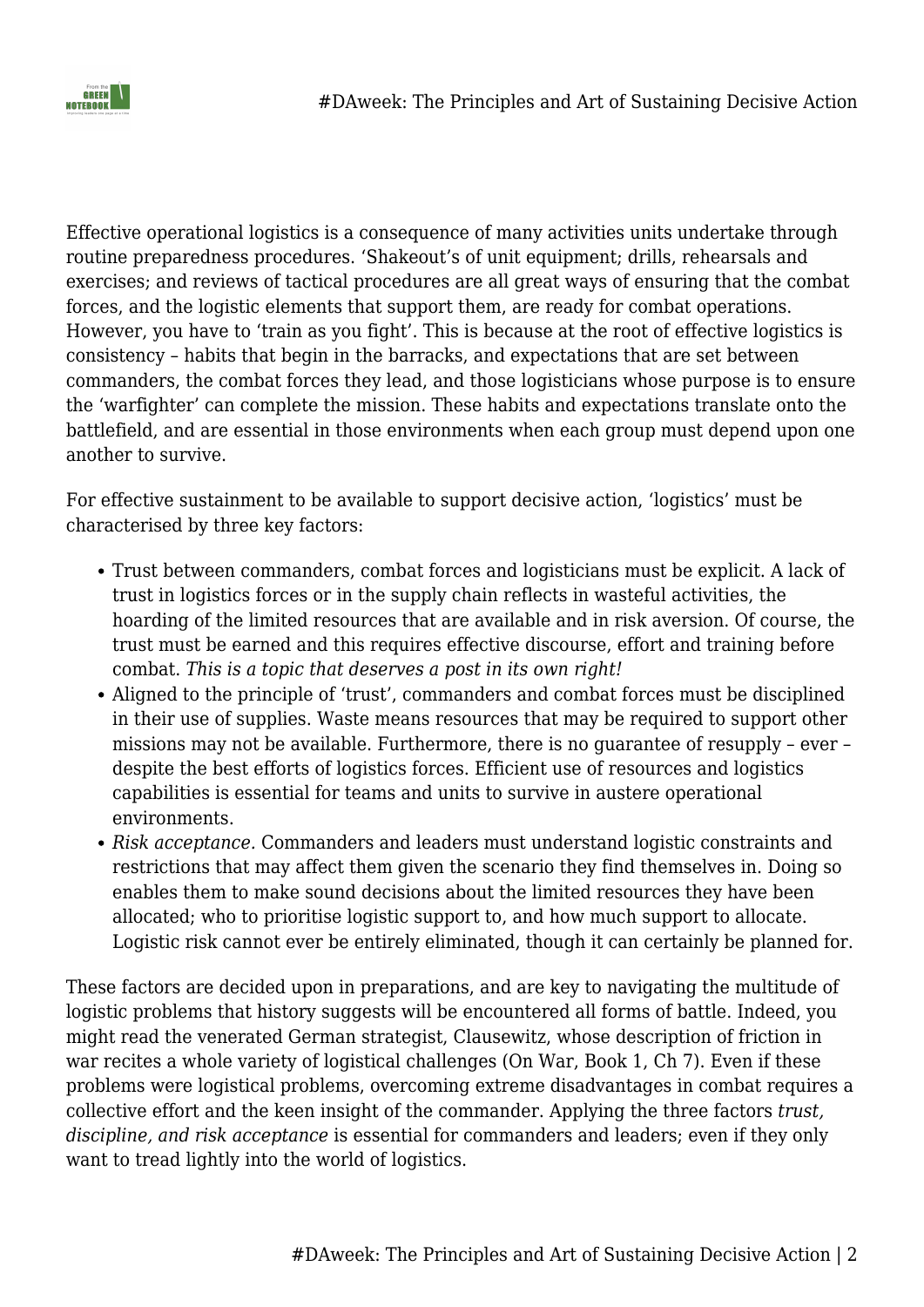

Beyond the team environment, and considering the battle itself, there is a basic art to logistics when it comes to executing decisive action. This art is defined by four questions that commanders and logisticians must solve together in preparing for any form of decisive action, whether it be for a platoon patrol, an infantry brigade in a delaying defence or a mechanised division in the advance. It is well worth noting them in your own 'green notebook' as they are based on historical experience, echoed to varying extents in the doctrine of most Western militaries. Only once these logistical challenges are answered should you start on taking the tactical or operational plan to detailed timings, tasks and activities.

- What logistics resources do I require to prepare and maintain the forces I am going to employ?
- What resources do I require to sustain their operations?
- When, how and where do I access these resources?
- How do I distribute these resources amongst my sub-units so that they can complete their own missions with the maximum possible combat effectiveness?

These aren't necessarily logisticians questions – although logistics personnel and staff are best able to answer them. They are, in fact, part of a commander's appreciation process; once concluded into a plan they form the basics of a logistic system that will support the decisive action. If ignored, or 'glossed over', the risk that a team might culminate, fail to reach their objectives, or suffer in battle is greatly increased. Alternatively, if considered seriously and in detail, a commander soon learns how far they can push the force with the resources he or she has available. Coupled with the three factors mentioned earlier, the application of the basic art of logistics in planning goes a long way towards achieving success in subsequent combat operations.

Effective logistics in war requires effective logistics in peace-time. The foundations set by the latter define what the commander will be able to do, and the resources that he or she may have. Trust, discipline and risk acceptance are vital when establishing those foundations, as are the basics of the art of logistics to successfully sustaining decisive action in combat. If you think you can leave logistics to the last minute, as you skim across the ocean in an MV-22, you are in for a rough awakening. The time to establish trust amongst the entire force you might lead or participate in, to inculcate a sense of logistic discipline that promotes efficiency in war, and to establish a culture where acceptable risks can be taken and the limits of sustainability exploited, is now. Take the opportunity. It is the only way in which 'extreme disadvantages' might be overcome later.

*David Beaumont is a serving Australian Army officer and logistician. He is Director of*